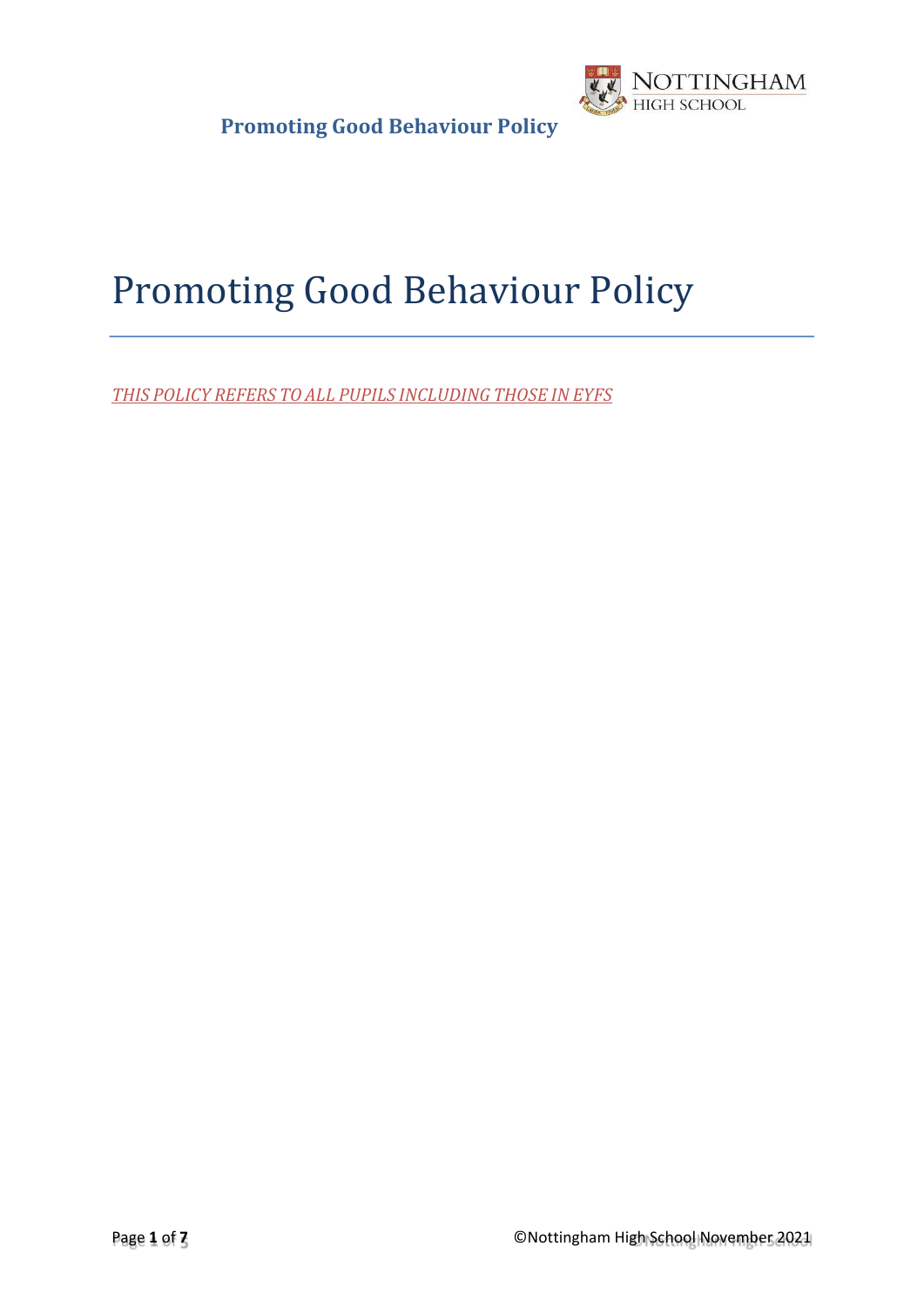

#### **Contents**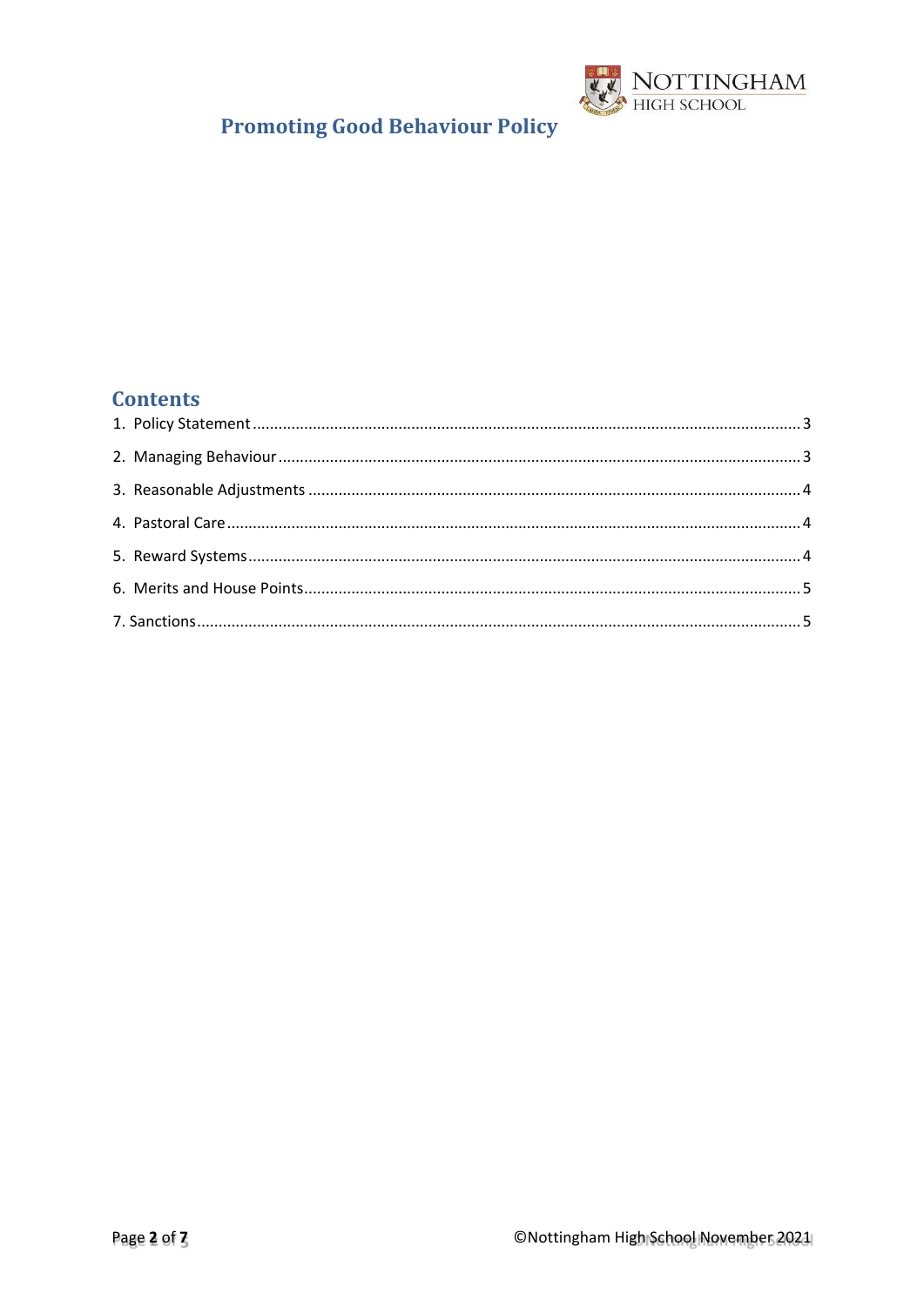

### <span id="page-2-0"></span>**1. Policy Statement**

Nottingham High Infant and Junior School is keen to promote positive attitudes and good behaviour. We believe in a positive behaviour policy which encourages appropriate attitudes and gives rewards and praise where possible.

We emphasise praise and encouragement in the Infant and Junior School, rather than negative criticism. On the occasions where criticism is necessary, it is constructive and includes advice on how to improve. It is the behaviour which is unacceptable, not the pupil.

Pupils should have a clear and consistent understanding of what is expected. We believe that our pupils want to behave well as they recognise that good behaviour benefits us all and the School provide many opportunities for pupils to succeed and to gain recognition.

#### <span id="page-2-1"></span>**2. Behaviour Expectations**

Regardless of a pupil's age, there are clear expectations for how they should conduct themselves during the school day. Pupils are taught to make choices that will make our school a happy place and to always treat others as they would wish to be treated. At the start of the academic year each class/year group will agree a set of class/year rules or create a class/year charter detailing how pupils should conduct themselves. The pupils themselves lead on generating ideas for the points of these rules/charters. Certain rules, for example keeping one's hands and feet to one's self, apply to all pupils across the school.

'Banter' of any nature is not accepted and any incidents of a child intentionally annoying or upsetting one of their peers in relation to one of the protected characteristics (as defined by the 2010 Equality Act) will be recorded as bullying, even in the case of an isolated incident. See the IJS Anti-Bullying Policy for more details.

Bullying of any kind is totally unacceptable and is taken very seriously. Please see the IJS Anti-Bullying Policy for more details.

### **3. Managing Behaviour**

The School acknowledges that we are responsible for managing children's behaviour in an appropriate way.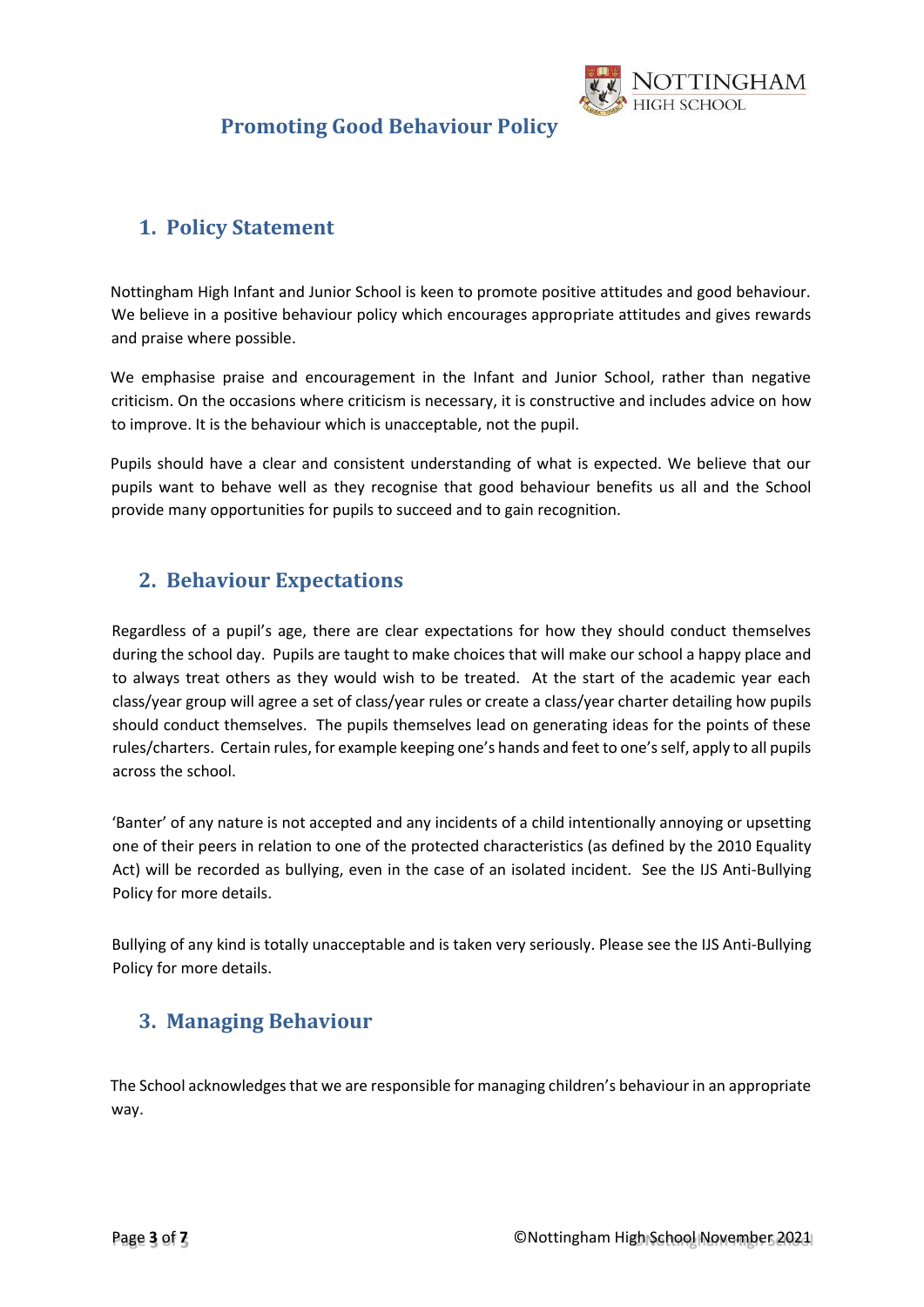

Corporal punishment is not used or threatened in our School by teaching staff or anyone else who works at School. Staff will not be taken to have used corporal punishment where physical intervention was taken for the purposes of averting immediate danger or personal injury to any person [including the child] or to manage a child's behaviour where absolutely necessary. All occasions of physical intervention are recorded and parents or carers informed.

#### <span id="page-3-0"></span>**4. Reasonable Adjustments**

Within our policy, we acknowledge the need to make 'reasonable adjustments' to meet the needs of pupils with SEND or disabilities, thus ensuring they are not put at any kind of disadvantage.

#### <span id="page-3-1"></span>**5. Pastoral Care**

All adults in the Infant and Junior School are responsible for the pastoral care of all the pupils. They should act as role models and encourage and praise them throughout each day. Collaborative work and links between year groups are fostered to develop good relationships between all pupils, for example, the House system at the Junior School.

Any changesin a pupil's pattern or work, behaviour and progress are discussed at weekly Progress and Concern staff meetings to make all teachers (and TAs where applicable) aware. This allows for reasons and relevance of any misbehaviour to be addressed.

#### <span id="page-3-2"></span>**6. Reward Systems**

Focusing on rewarding positive behaviour, rather than negative behaviour, allows the pupils to see that positive behaviour gains more recognition than the opposite.

Praise will be given in a variety of ways throughout the school day and is seen as a natural part of all school activities and lessons either in or out of the classroom. Praise is given in an age appropriate manner and some of the ways are as follows:

- A written positive comment on the pupil's work.
- A sticker
- A visit to the Head or one of the Deputy Heads for praise and a sticker.
- A public word of praise in front of a group or class.
- A card or verbal feedback to parents informing them of a deserving action or achievement.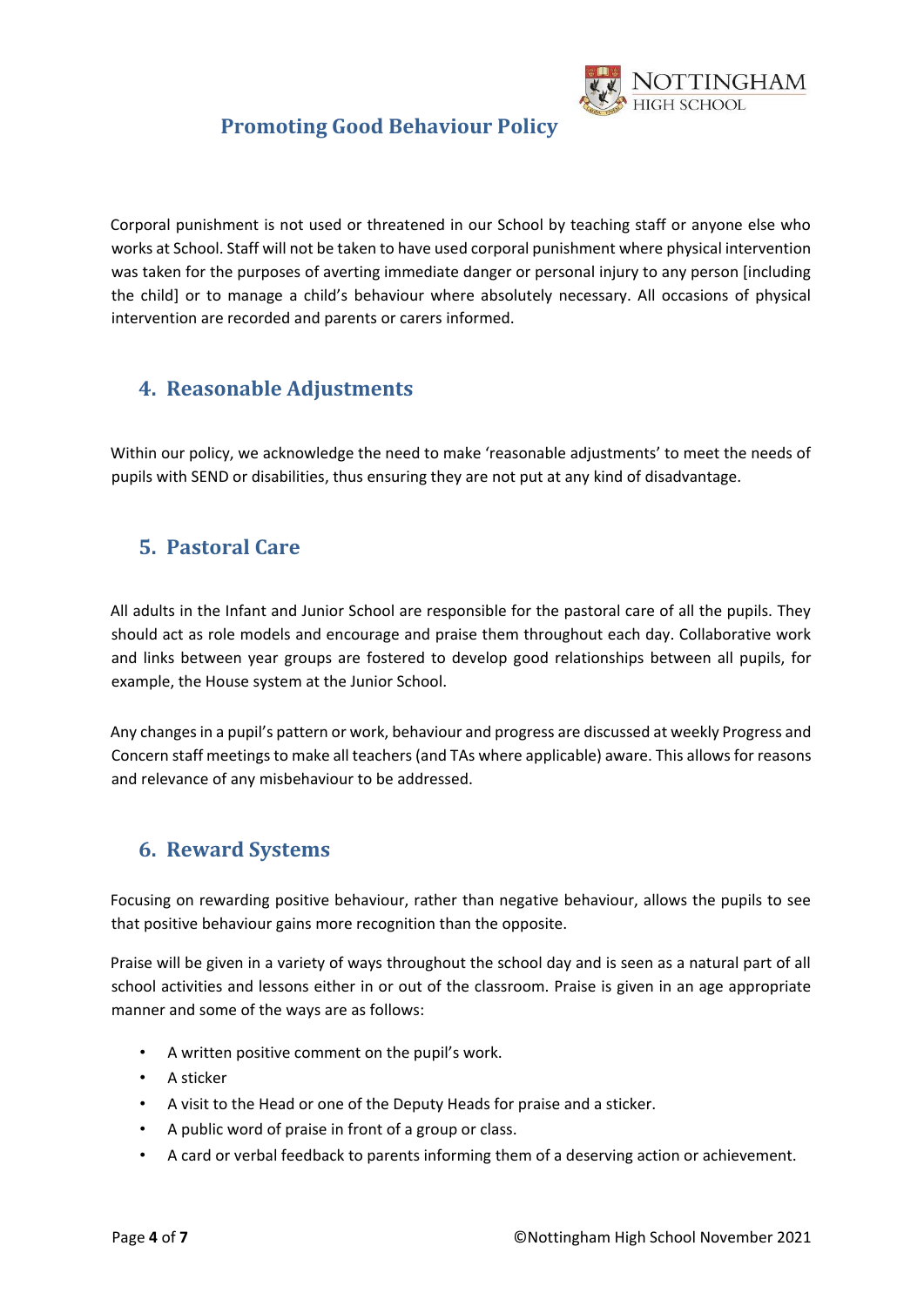

• Public acknowledgement by a presentation at 'Achievement Assembly'. At Lovell House this entails either a 'Star' certificate for exceptional work (or another academic achievement worthy of recognition) or a 'Squirrel' certificate for a positive approach to the School's pastoral aims and/or code of conduct. In the Junior School academic achievements are rewarded with a 'Golden Pencil' and pastoral achievements with a 'Rainbow Rubber'.

#### <span id="page-4-0"></span>**7. Merits and House Points**

In the Junior Department, Merit Points are awarded for worthwhile accomplishment in any area of School life, including effort, good work and behaviour. The aim is to promote an understanding that effort is valued regardless of the level of a pupil's attainment.

House Points are awarded on the accumulation of 10 merits and individuals are given certificates when they attain a selected number of House Points [5, 10, 15 & 30.].

The overall House results are issued at the end of each half term. At the end of the School year, each House'stotal of House Points contributes towards their overall House total in their pursuit the coveted 'Crane Efficiency Cup' (awarded to the House with the greatest number of successes in House events over the course of the academic year).

#### <span id="page-4-1"></span>**8. Sanctions**

In the belief that pupils want to behave well and to expectations, we look at infringements on our rules as an indication that a pupil needs help with an aspect of their life. We believe that this means that adult intervention is needed to help guide the child through that aspect of their life. It is often the case that to punish poor behaviour without finding the reasons for it will only have a short-term effect.

Unfortunately, there may be times when a pupil displays inappropriate behaviour or attitude. Pupils should always be given a chance to improve their behaviour. Staff may:

- Give a verbal reminder.
- Give a 'Yellow Card' resulting in a 'time out', which may be used inside School or in the playground (Infant School only)
- Issue a Caution (Junior School only)
- Withdraw access to certain areas of the School grounds during lunchtimes or playtimes.
- Withdraw break or lunchtime privileges.
- Report the matter to the Head or one of the Deputy Heads.
- Contact parents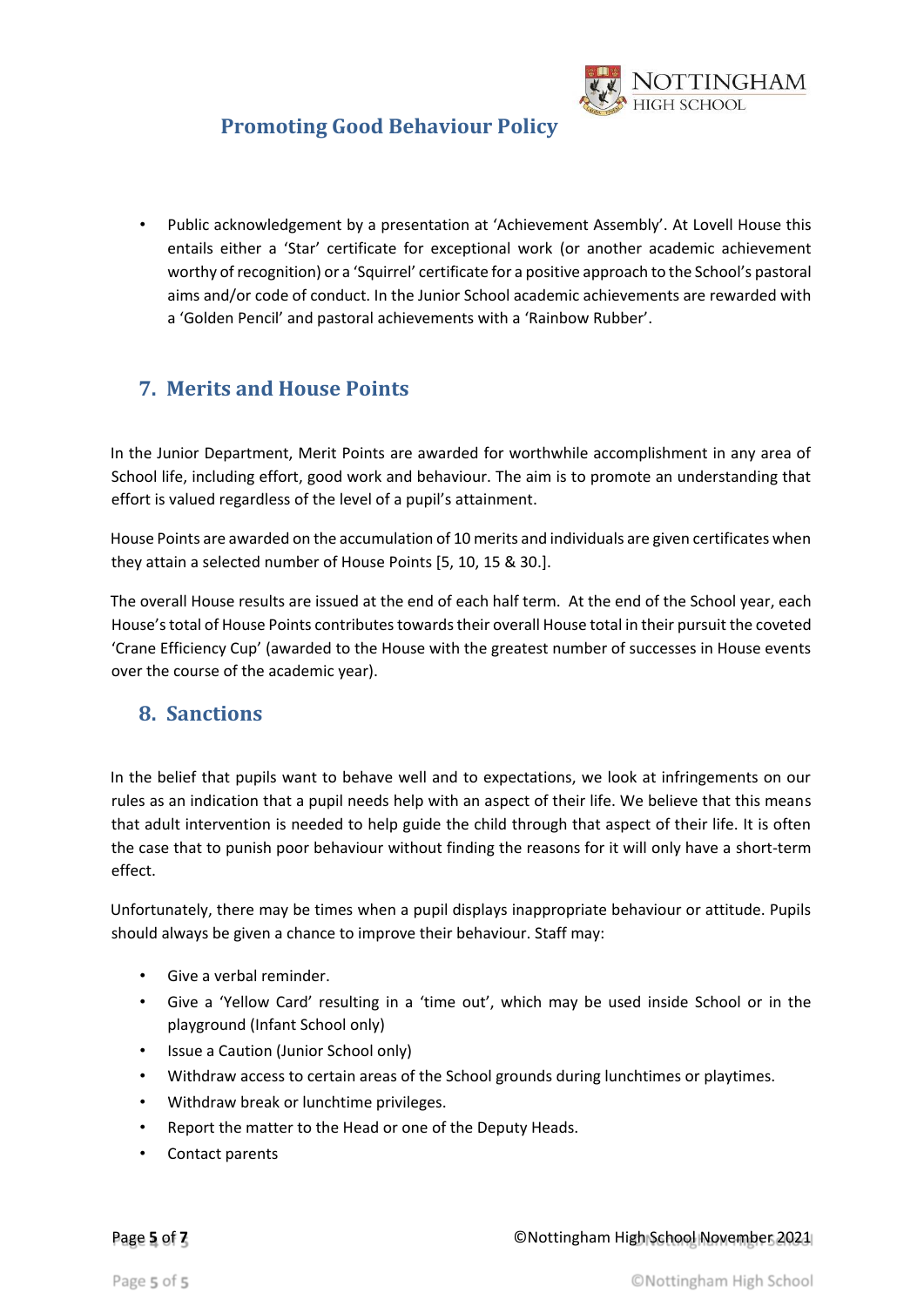

Throughout the school we encourage all pupils to take ownership of their behaviour and make 'good choices'. Whilst we firmly believe in positive reinforcement there are occasions when it is appropriate for pupils in the Junior School to be given a more formal sanction. There is a two-tier sanction system in place in the Junior School.

#### Cautions:

A Caution is sanctioned for a variety of reasons such as(but not limited to), low level classroom distraction, poor behaviour, lack of effort, rude or unkind behaviour. All Cautions are recorded digitally. Once a week, the Deputy Head (Pastoral), will speak to all pupils receiving a Caution. Cautions are a means to make a pupil realise they have made a mistake from which we expect them to learn. As part of the conversation the pupil will be guided towards enabling them to make a more appropriate choice in the future. Pupils are advised to discuss the Caution with parents/guardians at home. The Deputy Head (Pastoral) will regularly track each pupil to monitor patterns that arise and to intervene quickly to enable a pupil to rectify any behavioural issues. Patterns of the Cautions awarded to year groups and the Junior School pupils as a whole over time are also tracked. This data helps inform pastoral and behavioural targets for different year groups or the Junior School pupils as a whole.

#### Notices:

A pupil receiving 3 Cautions in any one half-term will receive a Notice. The Deputy Head (Pastoral) fill in a Notice Card with information about the 3 Cautions received. This will then be sent home to inform and be signed by parents/guardians. An e-mail will also be sent to the parents/guardians of the pupil in question offering more information about each of the Cautions. Pupils are expected to explain to their parents about each of the Cautions including how they plan to avoid making similar mistakes in the future. Parents should sign the Notice card and the pupil will then return the Notice to the Head of the Infant and Junior School on the next school day. Notices are only given as a cumulative punishment, not as a one-off punishment. Of course, most pupils will never receive a Notice.

#### Behaviour and Learning Support Cards:

Behaviour/Learning Support Cards are used on occasion for pupils at the Junior School if disciplinary or work problems persist. These are usually issued only after consultation with parents and entail a lesson by lesson check on the pupil's work, attitude and conduct. They are viewed as a support to the child's progress rather than a sanction. Any Behaviour/Learning Support Card will typically feature three or four simple targets relating to their child's conduct/areas for development. At the end of each day the child will share their completed card with their Form Tutor/Class Teacher and their parent. At the end of the week they may also be asked to share it with the Deputy Head Pastoral (Behaviour Support Cards) or the Deputy Head Academic (Learning Support Cards).